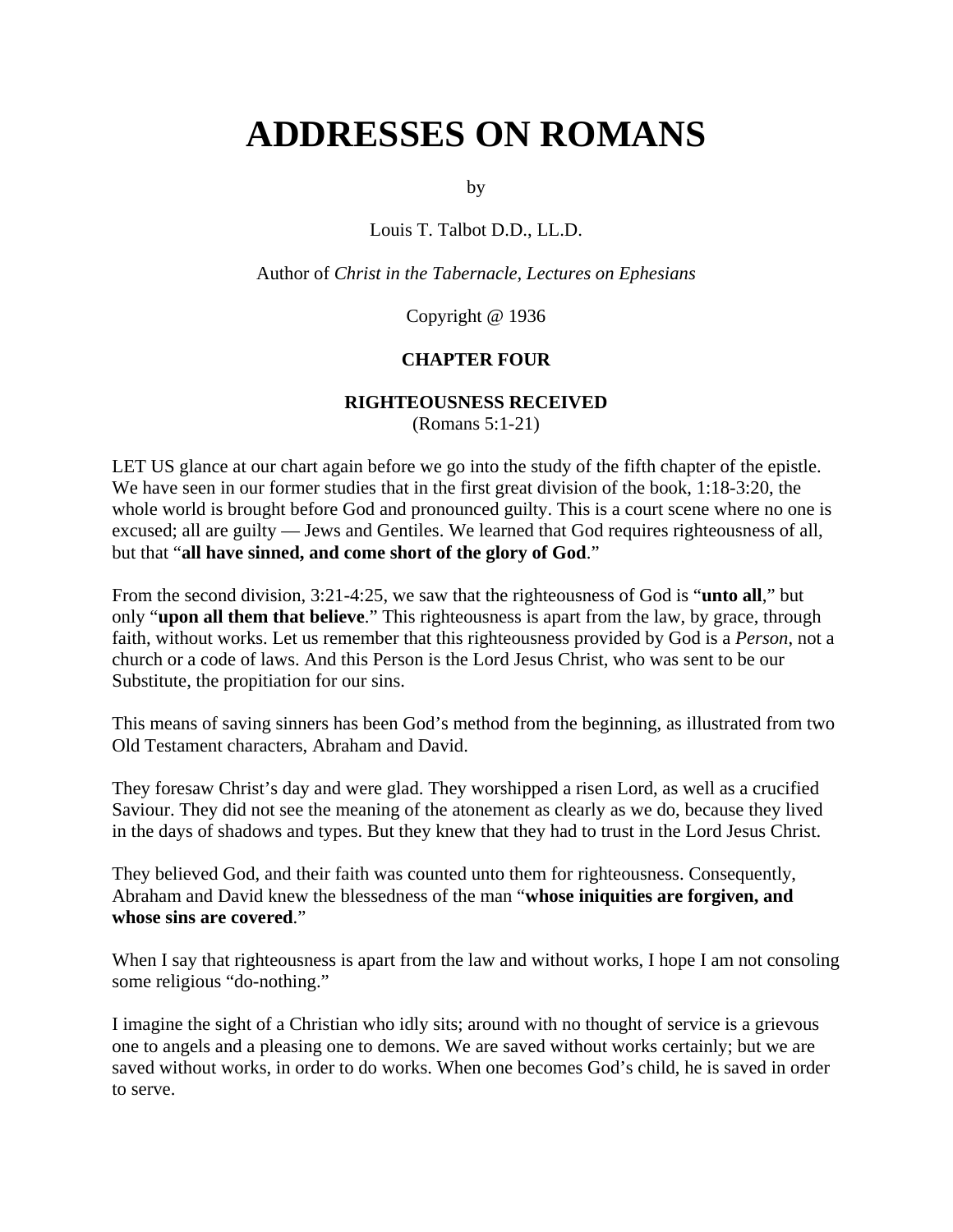We shall see in our study, a little later on, the place of works in the Christian's life. Thus far we have seen that works have nothing to do with salvation. Christ finished the work of redemption on Calvary. If a man is ever to know this righteousness, he must be able to say:

> Nothing in my hand I bring; Simply to Thy cross I cling.

I suppose you wonder why I go over this again and again. I do so because of the many mongrel doctrines taught, doctrines that teach salvation partly of faith and partly of works. There are thousands of Christians who do not enjoy their salvation for this reason.

Recently I heard a man comparing salvation to being in a rowboat, one oar representing faith, and the other works. When the person in the boat pulls one oar, the oar of faith, he goes in a circle, according to this man. If he pulls the oar of good works, he goes in a circle. But if he pulls both oars at the same time, he will eventually reach heaven. My friend, never give such an illustration as this when trying to win a poor lost sinner to Christ.

Then there are those who teach salvation by works with the following illustration: A man lost in the snow was plodding wearily along, gradually freezing to death. But as he stumbled along, he felt something at his feet, and immediately set to work to see what it was. Digging in the snow, he found a man who was almost frozen, sleeping the sleep that meant certain death. As he began to rub the sleeping man with every ounce of energy he had left, the blood began to circulate in his own veins. And as a result of his effort, he saved another from death, at the same time saving his own life.

Thus some exhort people to serve others in order to obtain salvation. There is no truth in this.

It is Satan's lie. A man is saved for time and for eternity by grace alone. Only through the finished work of the Lord Jesus Christ will the sinner find peace of heart. Paul has surely made this plain in the opening chapters of Romans.

# **I. OUR HERITAGE IN CHRIST, (5:1-11)**

And now we come to chapter five, which constitutes the third great division of the book.

It might well be entitled "Righteousness Received."

A glance at our chart shows us what even a casual reading of the chapter makes clear, that the first eleven verses tell us of our heritage in Christ; the last ten, of this glorious heritage as contrasted with our heritage in Adam. And what a contrast! On the one hand; justification, peace, access, grace, hope, glory, love, joy; on the other, sin, death, and judgment. In Adam we inherited sin and death; in Christ, righteousness and life everlasting. The heritage we received in Adam has been laid on Christ. He carried it away. And we are made heirs of God and joint- heirs with Christ.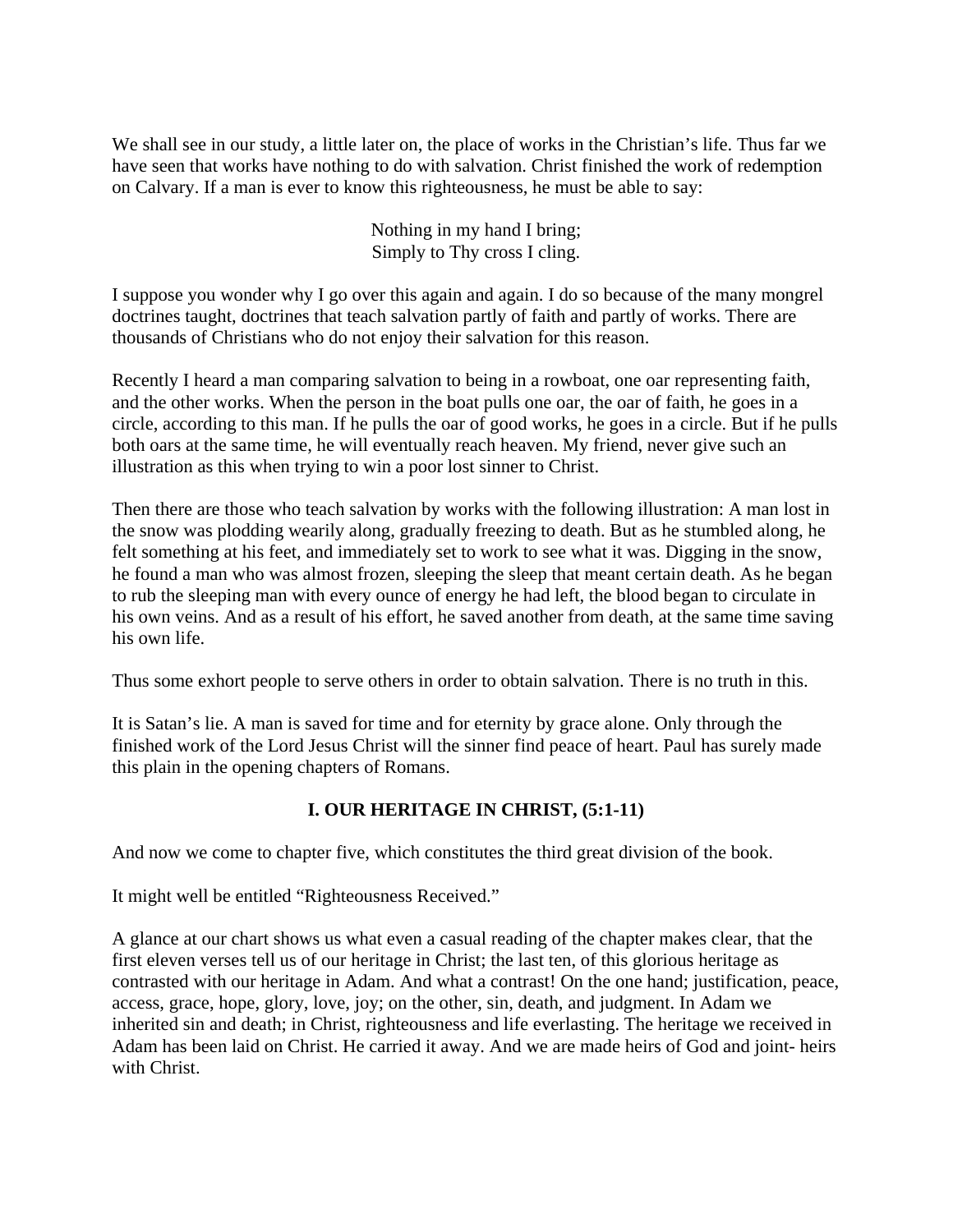In verses 1-11 God is speaking to those who have accepted His provision in Christ. To every child of God these treasures belong.

It is as though God puts a bag of spiritual riches in our hands when we go to Christ, the contents of which belong to us before we know what they are. It is only when we empty the bag and see the pieces that we realize what is there. The bag we get from Christ is filled with blessings, our heritage.

Here Paul begins to let us know how rich we are. He opens the bag!

Notice the word "*therefore*" in verse 1. In view of all that has been so clearly established — "**being justified by faith**," we receive all these blessings. The word definitely connects this chapter with what has gone before.

## *(1) Justification*

We have already seen that the man who goes to God by the way of the cross is justified. We have spoken so fully upon this truth in the preceding study that we need not dwell long on it here. We need only recall that teaching already set forth in Romans 3:21-4:25, that "**justification**" means far more than "**forgiveness**."

Forgiveness touches the penalty of sin, but justification touches the character, making one as though he had never sinned.

We are justified before God. When God, the Supreme Judge, justifies us, He declares us not only guiltless, but positively righteous also. That is a verdict that can never be appealed. It can never be changed. We are eternally justified before God.

In the eighth chapter of Romans, where Paul speaks of the eternal security of the believer, he asks this question, "**Who shall lay anything to the charge of God's elect?**"

No one can appeal this verdict. Anything that a person may lay to my charge God knows. And He has eternally justified me. No one can reverse the verdict of the Supreme Court of Heaven.

Some time ago, I led a wicked man to Christ. He told me all that he had done. He asked me to read the Ten Commandments; and as I began to read, he interrupted to say, "I broke that one; I broke that one." But he came to Christ, and I talked to him about justification.

The other day, when I met him on the street, he asked me, "Does the blood of Jesus cleanse me from unrighteousness? Are you sure His blood is sufficient?"

I referred him to the eighth chapter of Romans, where we read that the righteousness of God is imputed to the sinner saved by grace. The Supreme Court of this universe has absolutely justified him who kneels before Calvary's cross.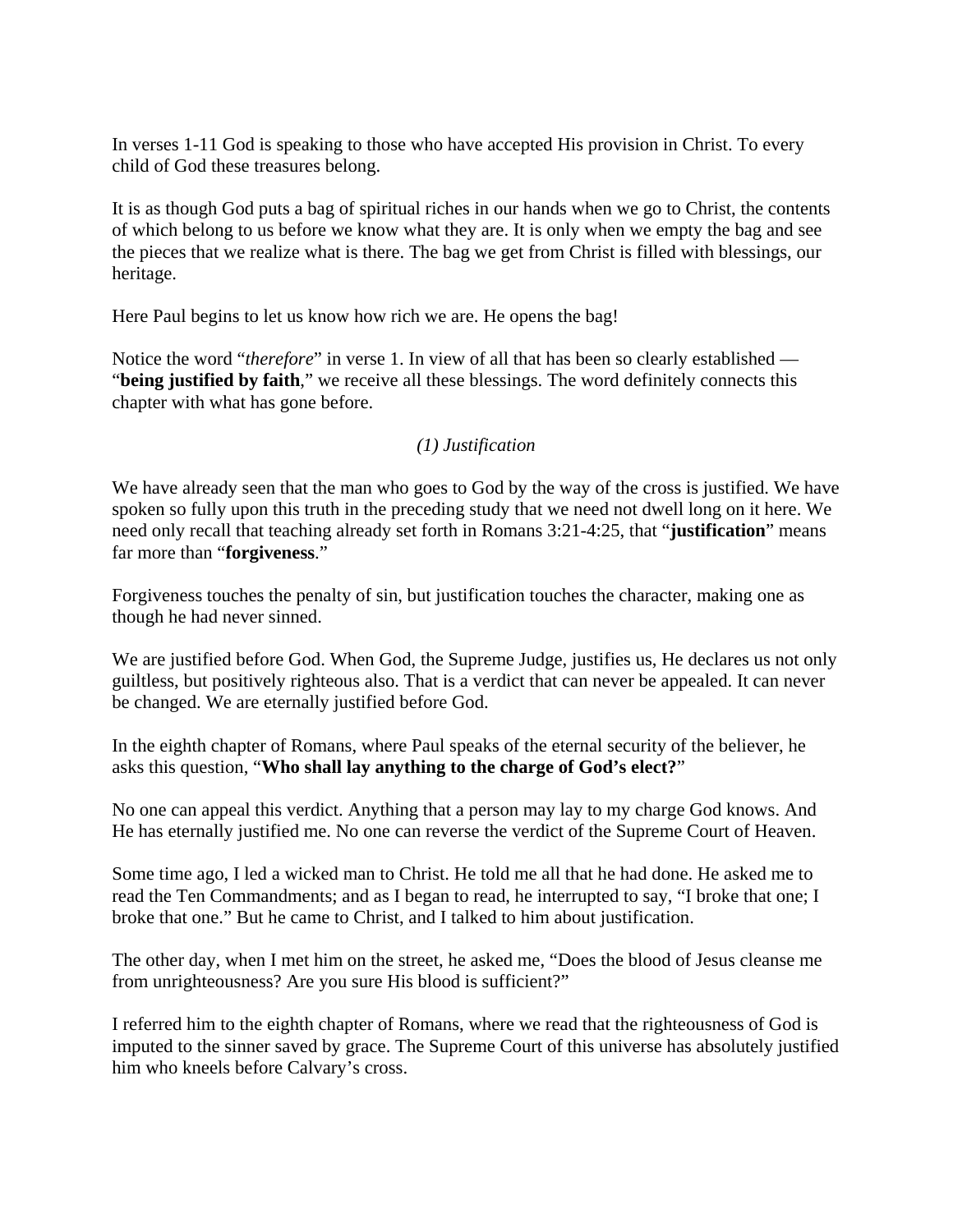## *(2) Peace*

## "**Being justified by faith**," what do we have? "**We have peace with God through our Lord Jesus Christ**."

The peace referred to here is not a state of mind or heart, but a prevailing condition between two who were once alienated. All the former things that spoke of war and enmity have passed away. Sin destroyed the wonderful relationship that from the beginning existed between God and man. It separated the Creator from His creatures. Sin always spells separation.

- Sin in the home separates husband and wife.

- Sin in the business world separates employer and employee.

- Sin entered into the fair creation of God and took up abode in the human heart, making a breach.

But God has "**made peace through the blood of his cross**" (Colossians 1:20). There is no longer a barrier. The sin question is settled. If two nations are at war, there is no peace; but when peace is made, there is no war. When Christ hung on Calvary, all hostilities between God and the repentant sinner ceased.

What a wonderful word is "**peace**"!

I remember in 1918, when peace was declared after World War I, I was a pastor in a small town in Texas. That day I was walking along the street when a man came out of a newspaper office and nailed up the notice of peace. The people who had gathered around leaped and shouted with joy. They celebrated peace that day without restraint.

Then again when World War II ended, I witnessed another glorious celebration.

But I want to tell you of the peace that came into my soul in 1911. I was sitting in the Moody Church of Chicago, listening to a man tell of Christ and Him crucified. I was an alien from God, even though I was studying for the ministry. While this man preached, I came to see how Christ took all my sins away. That night I walked down the aisle and knelt at the altar, where I found Christ. All hostilities ceased, and I had peace with God.

Talk about the celebrations in 1918 and 1945! When I made peace with God, I did not go to sleep that night; not until early in the morning did I shut my eyes in sleep. I was rejoicing in my newfound peace with God.

And every believer has *peace with God*. There is another peace mentioned in Philippians 4:6, 7. Paul does not refer to it here in Romans 5:1, but in his letter to the Philippians he wrote of the peace of God. "**The peace of God, which passeth all understanding, shall keep your hearts and minds through Christ Jesus**" (Philippians 4:7).

This is another thing altogether; it is experimental.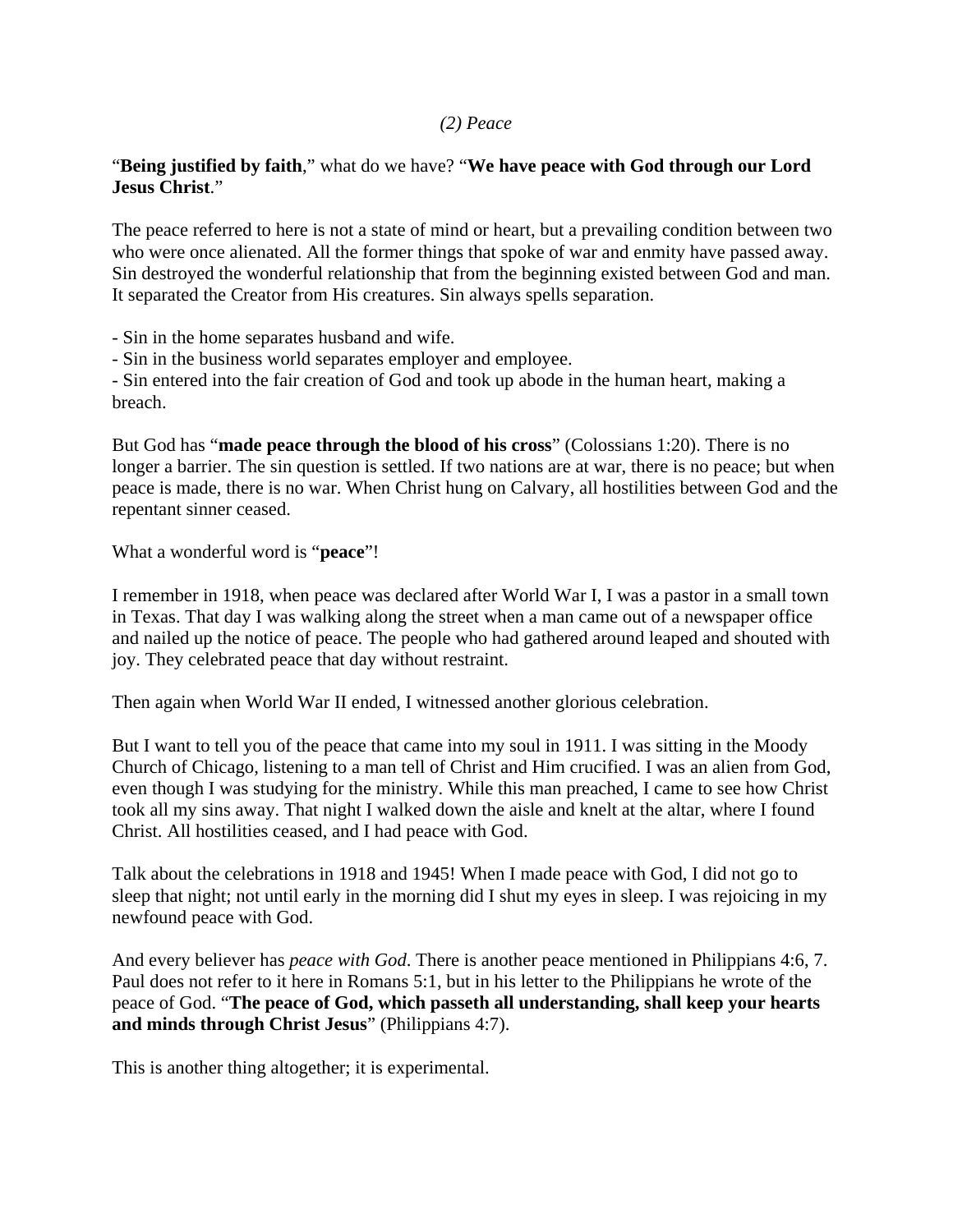- The *peace with God* comes when we accept Christ as Saviour.
- The *peace of God* comes from casting our cares upon Him.

It is our privilege to have our hearts filled with the *Peace of God*. When we receive Christ as Lord and allow Him to govern our lives, casting our burdens upon Him, then we receive the *peace of God*, but no man can make his *peace with God*. He must accept the peace that Christ has made for him.

Let me tell you a story on this point:

There was once a man in my homeland who belonged to a ritualistic church. He visited the poor and sick, seeking merit by his good works. One day he called on a poor laboring man who was near death, and asked him, "Have you made your peace with God, my good; man?"

To his surprise, the sick man replied, "No; I have no peace to make with God."

"But," the visitor asked again, "you are a poor lost sinner, are you not? Will you not make your peace with God?" And the same answer came again.

Finally the visiting man raised the question, "You need peace, do you not?"

Then the sick man said, "How *can I* make peace with God? My *Lord* made my peace nineteen hundred years ago, and I accepted it. I have had peace ever since."

That laboring, man knew the meaning of Romans 5:1.

#### *(3) Access*

Even as we are *justified* on the ground of the finished work of Christ, even as "**we have peace with God through our Lord Jesus Christ**," so also by Him "**we have access**" into the presence of God.

The opening words of verse 2, "**by whom**," tell us so. Because Christ died for our sins, we may look right up into the face of a holy God, for none of the hindrances that once obliterated our view are there. By our crucified and risen Lord "**we have** *access* **by faith into this grace wherein we stand**." Everything God has for us is through Christ.

Now let us look at the word "**stand**." Just what does the first part of this verse mean? Having been made righteous, as justified believers, we are brought into a *new standing* before God. We are now welcomed into a personal intimacy with Him, never to know Him as a Judge pronouncing the verdict on a guilty sinner. And this new position into which we have been brought is a permanent one. We have been standing before God on this basis ten, twenty, thirty years, if we have been Christians that long, God, through the Lord Jesus, has brought us into a place of permanent favor. All of this was brought about through the virtue of Him whose death and resurrection mean salvation to us.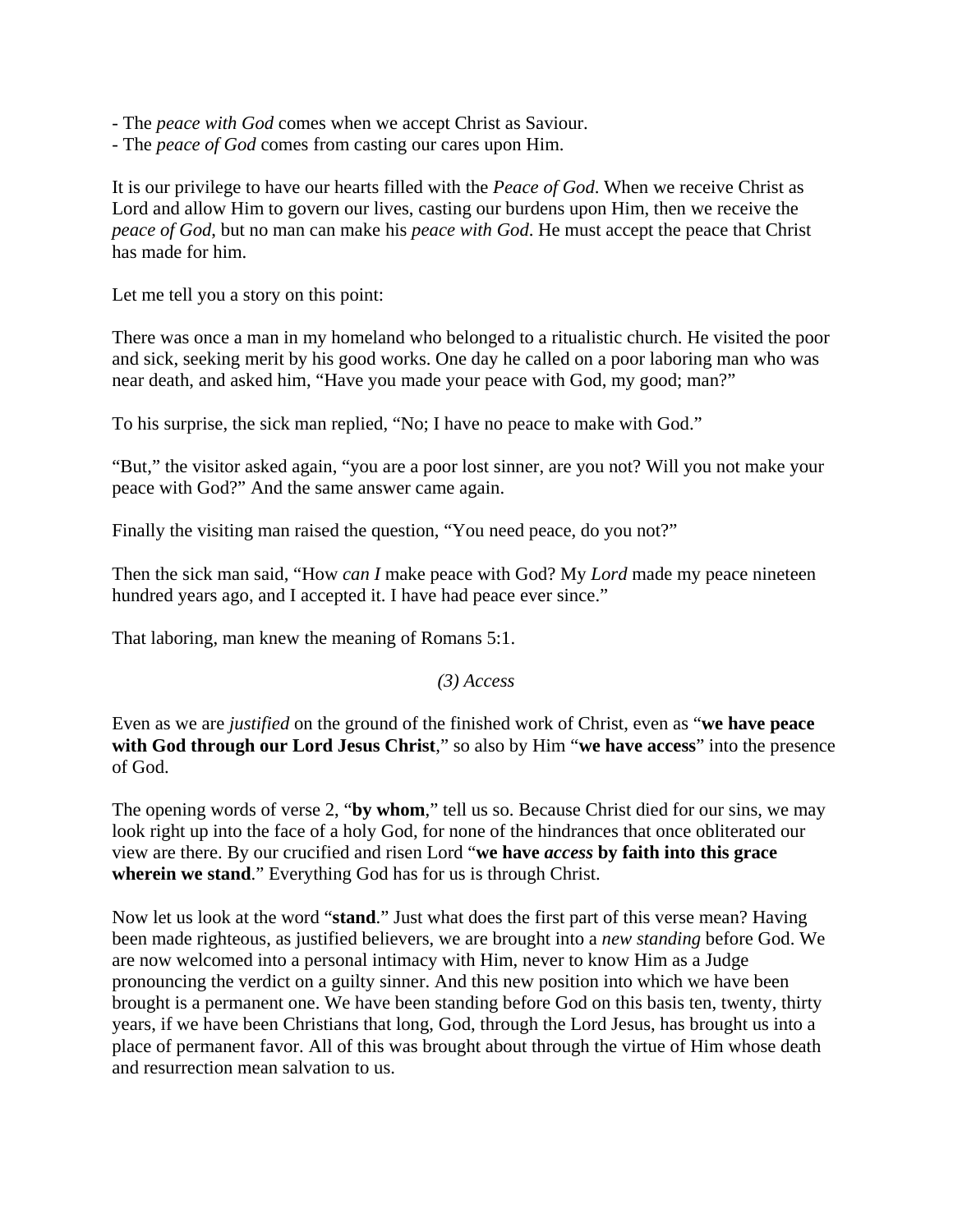When you are in trouble or bowed with grief, my Christian friend, remember that you have access into the presence of God. You may have an audience with the King at any time. Nor shall we have to go through purgatory or any intermediary state between death and heaven. We have immediate access into His presence now by faith; and the moment we "**depart to be with Christ**," we shall have immediate access into His glorious presence forever.

On one occasion I saw a small boy get off his bicycle in front of the First National Bank of New York City. He took his bicycle inside and leaned it against the wall, not even noticing that, as he did, he knocked off some of the calcimine. He walked through the rows of customers, past the tellers and cashiers and policemen, right on to the president's office, and stood before the door marked "Private."

Without knocking, he walked into the room where a white-haired man was seated. Without hesitation or fear, the child asked, "Daddy, do you have anything for me today?" And the man took the child into his arms, saying: "My son, I am always glad to see you. I do have something for you, but I want you to be careful with it. Please do not break these things."

When he had said this, he walked to a cabinet and took out some things that he knew would please the child. The little boy had access into his father's presence, my friend. And in like manner you and I have access into the presence of the great Creator of the universe, if we love the Lord Jesus. He is our Father. We do not need a "go-between;" for in the Person of His Son, our Saviour, we have "**one mediator between God and men, the man Christ Jesus**" (I Timothy 2:5).

#### *(4) Grace*

In our former study of this epistle we have seen that our salvation is all of grace — without the works of the law.

We need not dwell upon this wonderful theme here, except to note that grace is bestowed upon us because of our heritage in Christ. We are sinners saved by grace, justified by no merit of our own. By His grace we have peace with God and access into His presence now and forever.

> Grace, 'tis a charming sound, Harmonious to mine ear; Heaven with the echo shall resound, And all the earth shall hear.

#### *(5) "Hope of the Glory of God"*

We learned in the first part of this epistle that "**all have sinned, and come short of the glory of**  God." That is the verdict against a guilty world. But now that we are justified, we are not afraid of the glory of God on the contrary, we "**rejoice in hope of the glory of God**."

**Remember, my friends, that looking backward, we are justified; looking up, we have peace; looking forward, we rejoice in the hope of the glory of God.**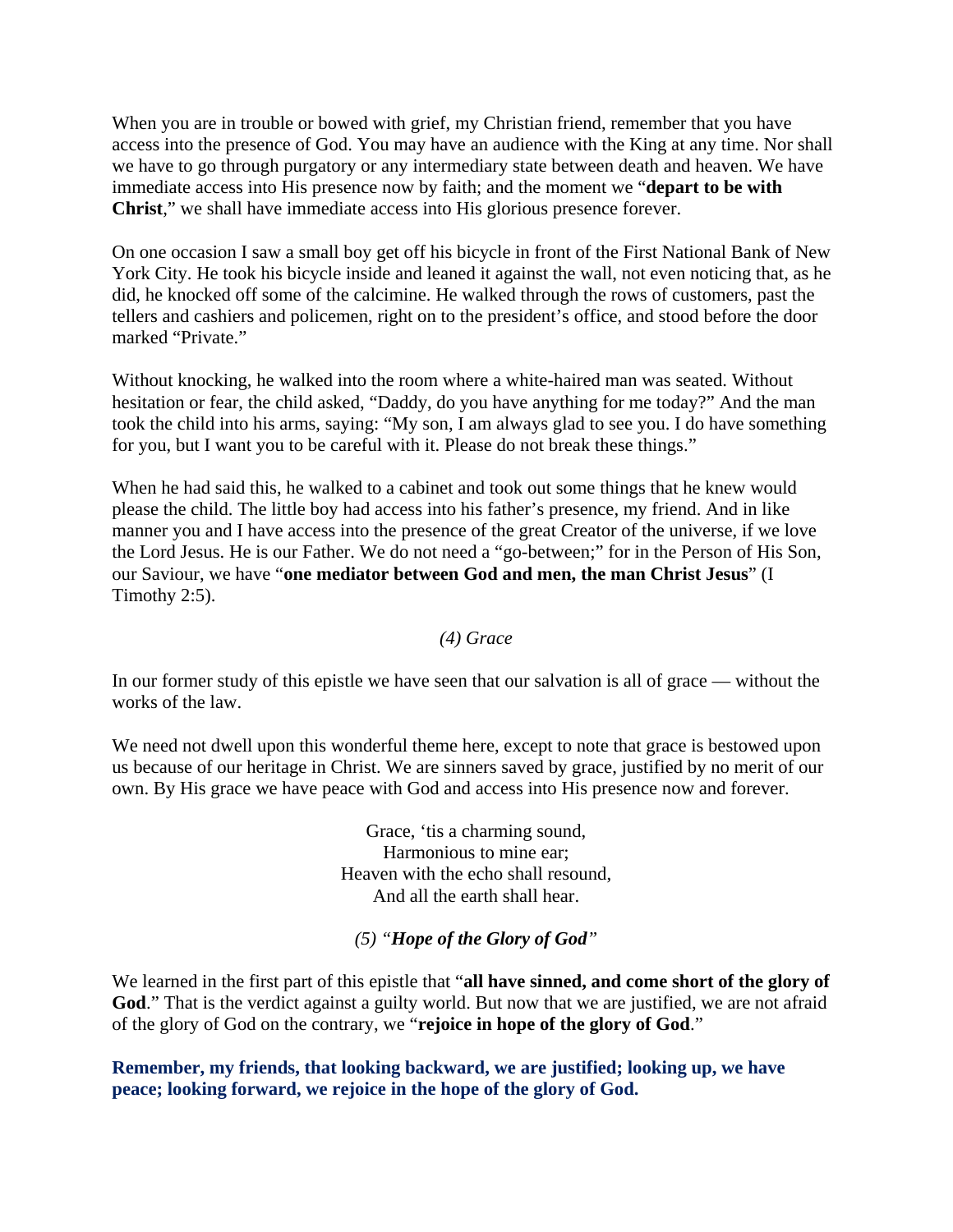The word "**hope**" in Old English means "*expectation*." There is no hope in the hearts of some people. Sinners will flee from this glory of God, crying for the rocks and hills to fall upon them (See Revelation 6:15, 16). There should be no fear in our hearts, however, if we love the Lord.

You remember that in the seventeenth chapter of John, Christ said, "**Father, I will that they also, whom thou hast given me, be with me where I am; that they may behold my glory, which thou hast given me: for thou lovedst me before the foundation of the world**."

When we behold the Creator, we shall not be afraid, we shall rejoice. "**We shall be like him; for we shall see him as he is**" (I John 3:2).

This is the hope that "maketh not ashamed; because the love of God is shed abroad in our hearts by the Holy Ghost which is given unto us" (Romans 5:5). This is the hope that tribulation cannot take away from us; and having mentioned it in verse two, the apostle speaks of tribulation patience — experience— then comes back, in verse five, to the Christian's hope in the glory of God.

*(6) Tribulation — Patience — Experience — Hope* 

Note the words: "**We glory in tribulations also: knowing that tribulation worketh patience; and patience, experience; and experience, hope**." But do we "**glory in tribulations**"? We shall never glory in tribulations unless we know what tribulations do for us. The believer should not only boast in the coming glory that is awaiting him on the ground of his justification, but he should glory in tribulation also. This rejoicing comes because he intelligently understands the purpose of trials.

Many of you readers are bedridden; many are what I like to call God's "rest-a-whiles." Why does God allow tears and sorrow? Is it not significant that this reference to sorrow follows the statement concerning glory? Tribulations do certain things for us; that is why God allows them. When you understand this, you will not only glory in the coming of Christ, but you will glory in those things that prepare you for service. In the millennium you will reign with Him, and in eternity you will have duties. He is giving you "child-training" now.

I have a dear Hebrew friend who came to know Christ many years ago. All his loved ones left him when he accepted Jesus as his Messiah and Saviour. They disowned him, and even held his burial service. His own wife left him, and all his children. He was in school at the Moody Bible Institute at the same time I was, and occupied a room next to mine.

One night after we had retired, I heard him sobbing in his room. I went in to see if there was anything that I could do, and this is what he was saying, "Press it harder, Lord; press it harder." I asked what he meant by that, and he told me that he had just received a letter from his family, telling him never to write to them again. While he was wondering why he had to suffer so, he got on his knees to pray.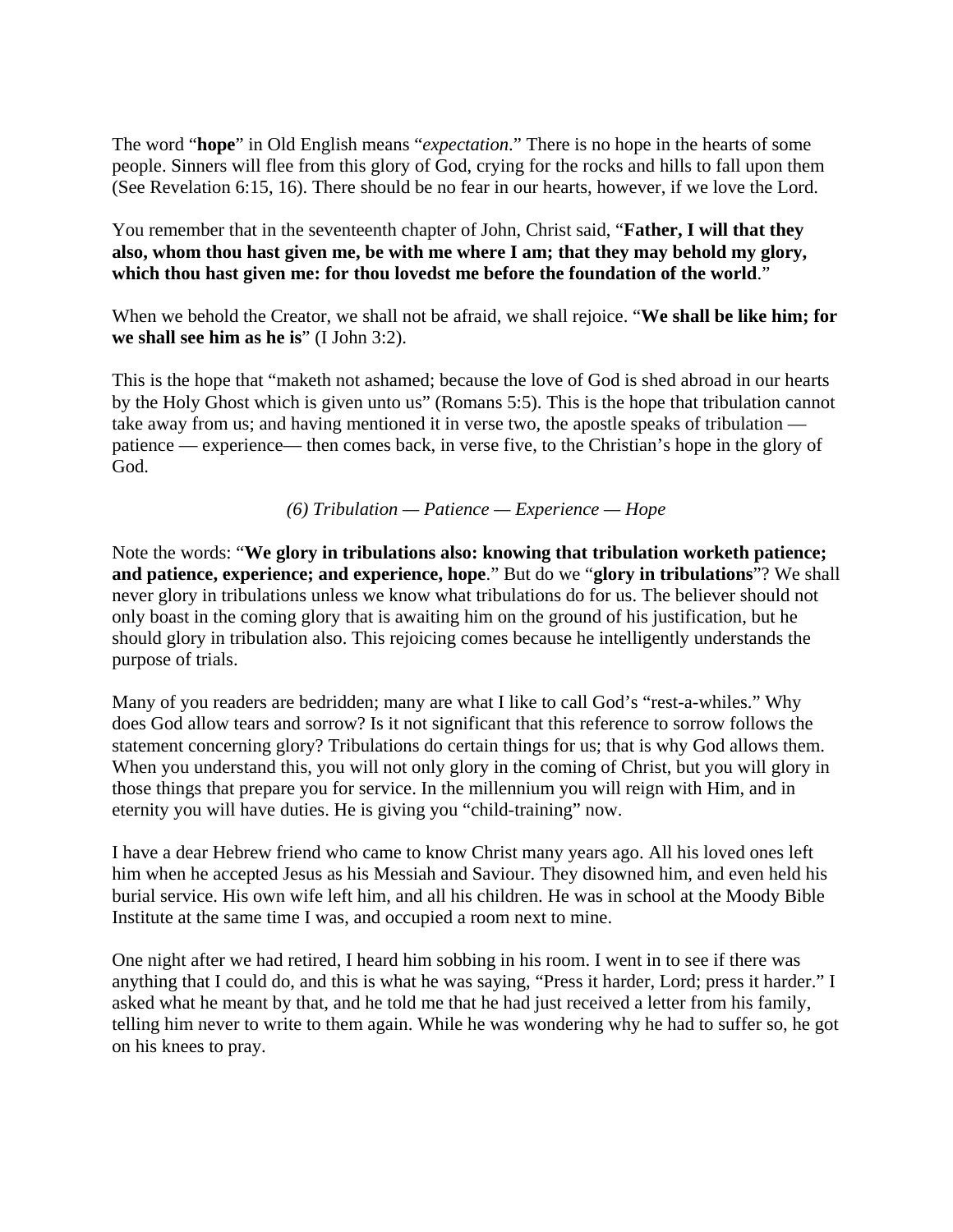Then it seemed that the Lord said to him, "I am shaping your head for the crown, my child. I want you to rule with me."

No; tribulations do not destroy the Christian's hope.

The fire that sweeps through the forest does not destroy the trees; it only makes them put their roots into the earth more firmly. You have probably seen the giant redwoods in Northern California. Do you know why these trees are living, and can survive wind and storm? Because when they were small trees, they went through wind and storm, and grew accustomed to them. That is what tribulation does for the Christian. It teaches him that he is firmly fixed on the Rock, Christ Jesus.

## "**Tribulation worketh patience**."

You must have patience if you would serve God. My! what patience God has! Have you ever thought about it? Have you ever thought about what patience God had with you before you became a Christian? Once I led a man to Christ who was past sixty-eight years of age. He told me about his sin, and I marvelled at the patience of God with him.

When I was a young pastor in Chicago, I had a group of young people who gave me a great deal of trouble. One Lord's Day evening someone came to tell me that they were up in the back of the church having a hilarious time. At first, I thought I would go up there and tell them to get out. But on the way God spoke to me, saying, "Don't you remember how your Sunday school teacher used to plead with you and beg you to be what you should be?"

As I thought of the life I had lived, I grew ashamed and realized that these young people were better than I had been. Then I went up there and tried to show them that I had a deep interest in them. The result was that, after a period of time, many of them came to Christ, and some of them are missionaries on the foreign field today. What if I had followed my first impetuous motive? We cannot be of service to God without patience.

#### "**Tribulation worketh** . . . **experience**."

No matter what may be the test, the Christian can stand in Christ.

Dr. Stifler gives this illustration:

A young sailor goes into a boat the first time feeling very strange and knowing very little about the great vessel. But he puts out to sea. When the first storm comes along, it frightens him. Then as he goes through several such storms, he grows accustomed to them and is not so frightened at the prospect of one. He realizes the strength of the ship and the worst the sea can do. He has faith in the ship because the storms have failed to sink it. He has become experienced through tribulation.

That is what Paul is talking about. God is One in whom you can put your trust. You can trust your soul, your spirit, your life to Him; and He will care for you.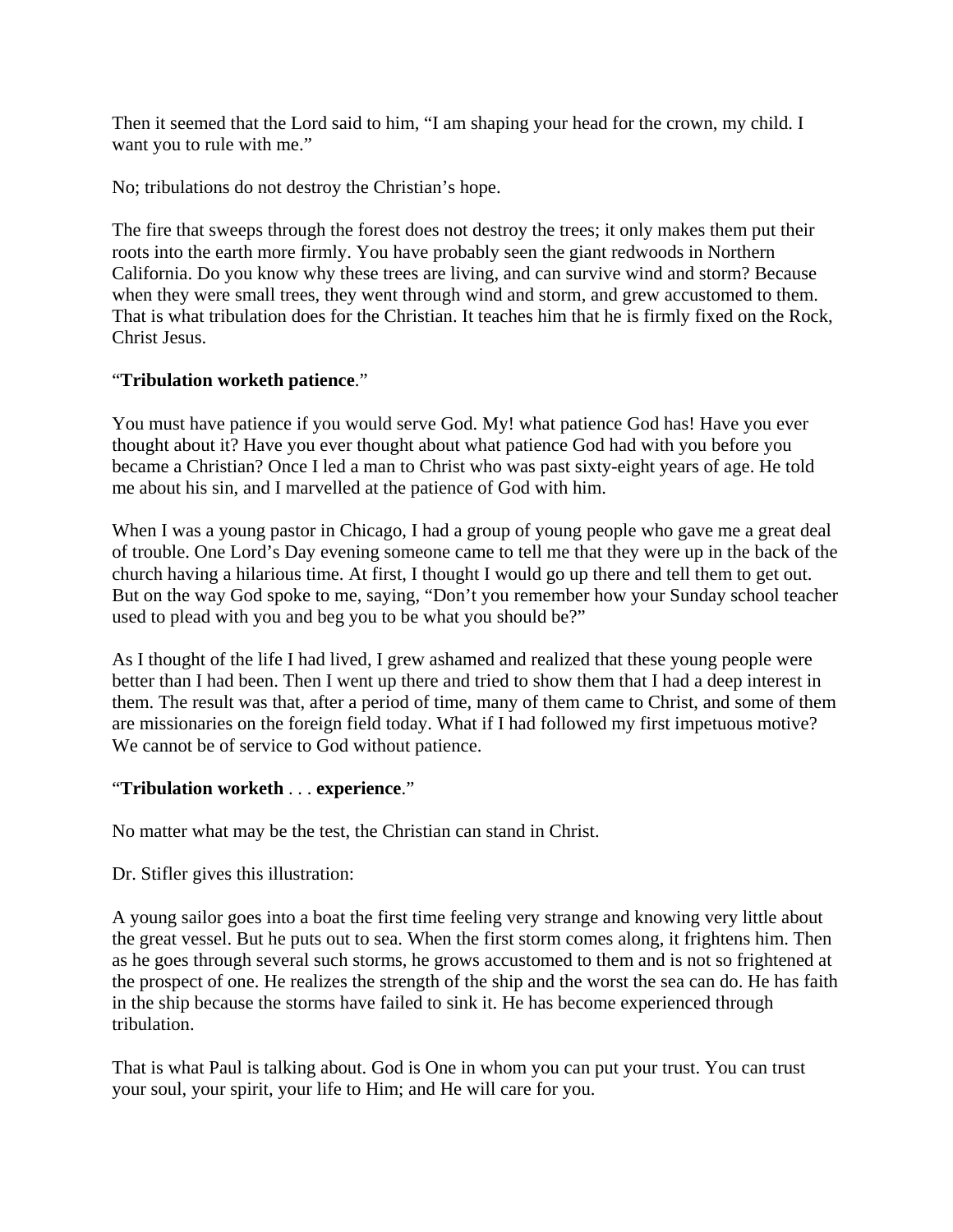We "**have fled for refuge to lay hold upon the hope set before us: which hope we have as an anchor of the soul, both sure and stedfast**" (Hebrews 6:18, 19).

Again, Christ said, "**Upon this rock I will build my church; and the gates of hell shall not prevail against it**" (Matthew 16:18). The winds will always blow, but this need not disturb us. Experience tells us that the Ark, which is Christ Jesus, will carry us safely through.

## "**Tribulation worketh** . . . **hope**."

We discover through trials that God sustains us in the hour of conflict. "**Tribulation worketh patience; and patience, experience; and experience, hope**."

This hope is a wonderful thing. It is that to which the apostle refers in verse two and again in verse five. It is a bold thing to say to the world, "I am going to stand in the presence of the King of Kings! I am going to rule with Him. I am not afraid."

That is a bold hope; and tribulation strengthens our faith in that hope.

#### "**Hope maketh not ashamed**."

"**Ashamed**" here means "*disappointed*." "**That blessed hope**" will not end in disappointment. The love of God has been shed abroad in our hearts by the Holy Spirit. We have the proof by His indwelling presence that we are not going to be disappointed. Without this proof the believer's hope would be madness. We are sure that one day we shall stand in the midst of the glory of God. We have the assurance that we have not followed "**cunningly devised fables**."

We know that we shall not be disappointed, that we shall not be ashamed. Why? Because He has given us the "engagement ring," as it were. The bridegroom has given us the token of his faithfulness.

I am reminded of another illustration which Dr. Stifler gives:

Suppose some African woman should claim that she is the chosen bride of the King of England? Suppose she had upon her finger, as a token of her troth, the Cullinan Diamond that belongs to England? Without this proof, her claim would be ridiculous. But if she had this ring on her finger, we should have to believe that the king had given it to her, because she could not have bought it or stolen it.

The hope of glory does not make us ashamed, my Christian friend, because the priceless gem of God's love toward sinners is in our possession. It maketh not ashamed, because "**the love of God**" has been "**shed abroad in our hearts**." It is not the love of man toward God, but the love of God toward man — the Holy Ghost in us.

Except for the reference to the Holy Spirit in Romans 1:4, this is the first time the Third Person of the Trinity is mentioned in the epistle. He will come into our study later on in detail.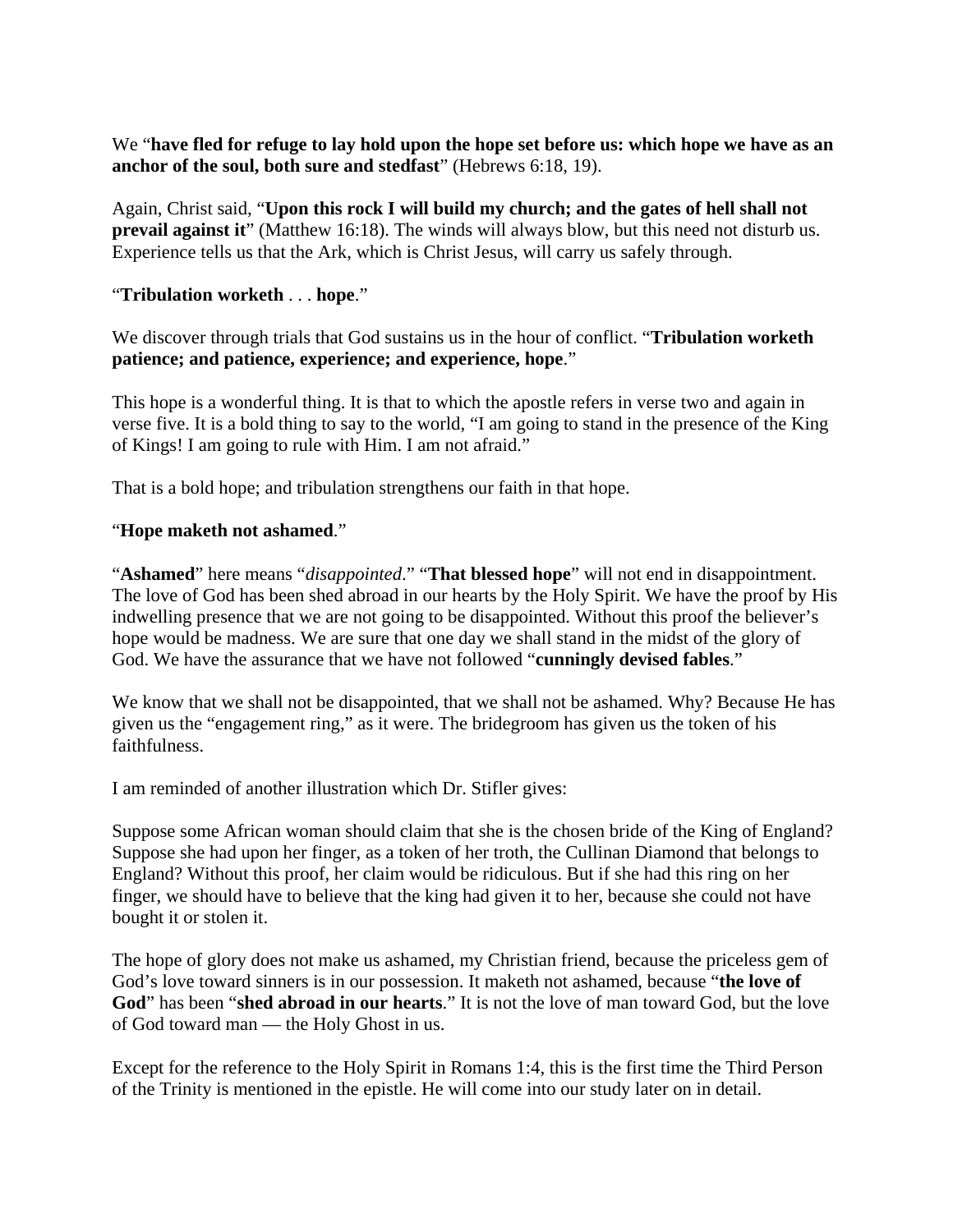Here He is spoken of as an earnest, a seal, an engagement ring, so to speak. We know through the Holy Spirit, who dwells in us that we are going to stand in the presence of God and not be afraid.

#### *(7) Love*

Now let us look at verses 6-11. Paul has just, mentioned the *love* of God, and now he stops to talk about it.

He goes on to tell us something about that love. And how he delights to dwell on God's great love! This love of God is not *from* us or *in* us; it is *toward* us. We cannot find tokens of it within our hearts, except as it is "**shed abroad** . . . **by the Holy Ghost**." Many people seeking Christ look within themselves. God does not tell us to look in; He tells us to look out, at the cross of Christ.

We must bear in mind the fact that the love of God has been fully manifested in Christ's suffering and death for us. This is clearly set forth in verse six, where we read, "**For when we were yet without strength, in due time Christ died for the ungodly**."

When we were yet weak and impotent and could not help ourselves, Christ died for us. He suffered the death sentence for the ungodly.

This term "**ungodly**" includes everybody, Jews and Gentiles.

The love of God came into that courtroom. There it was manifested before men and angels and demons, when the holy God, in the Person of His Son, died for a guilty world. He obeyed the law; He lived a righteous life on earth; but this did not show forth His love. He died for the ungodly! Herein is love! "**Behold, what manner of love the Father hath bestowed upon us, that we should be called the sons of God**" (I John 3:1). "**What manner of love**," that we, guilty sinners, should be redeemed by the precious blood of the eternal Son of God!

Considering verse 7, we are reminded that it is an unheard of, an unparalleled, thing for one human being to die for "**a righteous man**."

Here the word "**righteous**" suggests a person who does not steal, who pays his debts, and who sees to it that others pay theirs. Scarcely would one die for a man like this. But for "**a good man**," a benevolent, kind, generous man, someone might "**even dare to die**." "**But God commendeth his love toward us, in that, while we were yet sinners, Christ died for us**" (vs. 8).

We were not good; we were not even righteous while we were yet sinners; and Christ died for us — just as we were. The Son of God loved us and gave Himself for us. "**In this was manifested the love of God toward us, because that God sent his only begotten Son into the world, that we might live through him. Herein is love, not that we loved God, but that He loved us, and sent his Son to be the propitiation for our sins**" (I John 4:9, 10).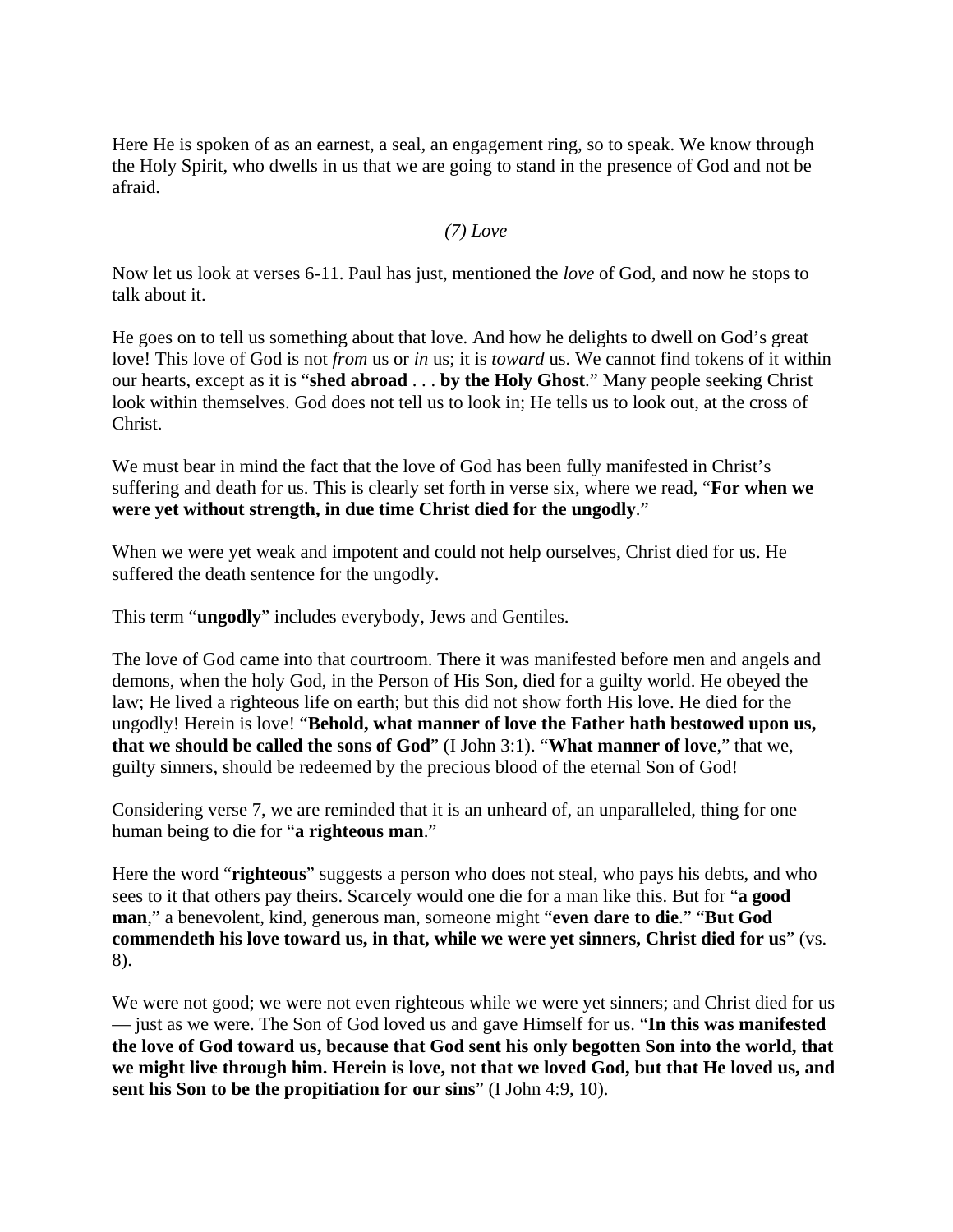This vicarious death of Christ is not only the cause of our justification before God; it is also the cause of all the great and wondrous mercies that come to man as a result of that love.

In verse 9 we read one of the results of God's love toward us: "**We shall be saved from wrath through him**."

We shall be saved from the wrath that hangs over this world, and will break like thunder upon a godless people. This wrath will not break on you and me, if we have accepted the gift of God's love, because all the consequences of our sins were rolled on Him. He knew what it was to suffer the pangs of death. The wrath was all borne by Christ when He suffered on Calvary. We need not fear the coming wrath that is associated with the return of Christ in glory. Nothing can touch us; for before "**the day of wrath**," the church will be with Him in glory, translated and transformed into His likeness. Do you not see, my friend that Paul is showing us here just how complete our salvation is in Christ Jesus?

We need have no fear for the future; and verse 10 teaches us that we are kept even now by His life.

In other words, our salvation is threefold:

- *we have been saved*;
- *we are being saved*;
- *we are going to be saved*.

We have been saved from the guilt and penalty of sin; we are being saved from the power of sin; some day we shall be saved from the presence of sin. The life referred to here is His risen life, not the life He lived here on earth. It is the life He is now living at the right hand of God for you and me. It is a wonderful thing that He stood for us in death; but it is also wonderful that He is now standing at the right hand of God, keeping us safe. In our risen Lord we have an Intercessor who "**ever liveth**" to plead our cause (See Hebrews 7:25).

## You will remember that in I John 2:1 we read: "**These things write I unto you, that ye sin not. And if any man sin, we have an advocate with the Father, Jesus Christ the righteous**."

Satan tries to get you and me to sin, and all too often he succeeds. When he does, he wings his way into the presence of God as "**the accuser of our brethren**" (Revelation 12:10). He puts before the attention of the Supreme Ruler of the universe the fact that we have sinned; he demands that the holy law of God be executed on you and me. But John says, "**We have an advocate with the Father**."

When I do wrong, I have a Lawyer at God's right hand. Satan accuses me to the Father; then my Lord rises, so to speak, and makes His plea for me. He says, in substance: "*What the accuser says of that man is true; but I was wounded for his transgressions; I was bruised for his iniquities. See these wounds in My hands and feet and the wounded side? Father, put all of that man's sins to my account. I have paid the price*."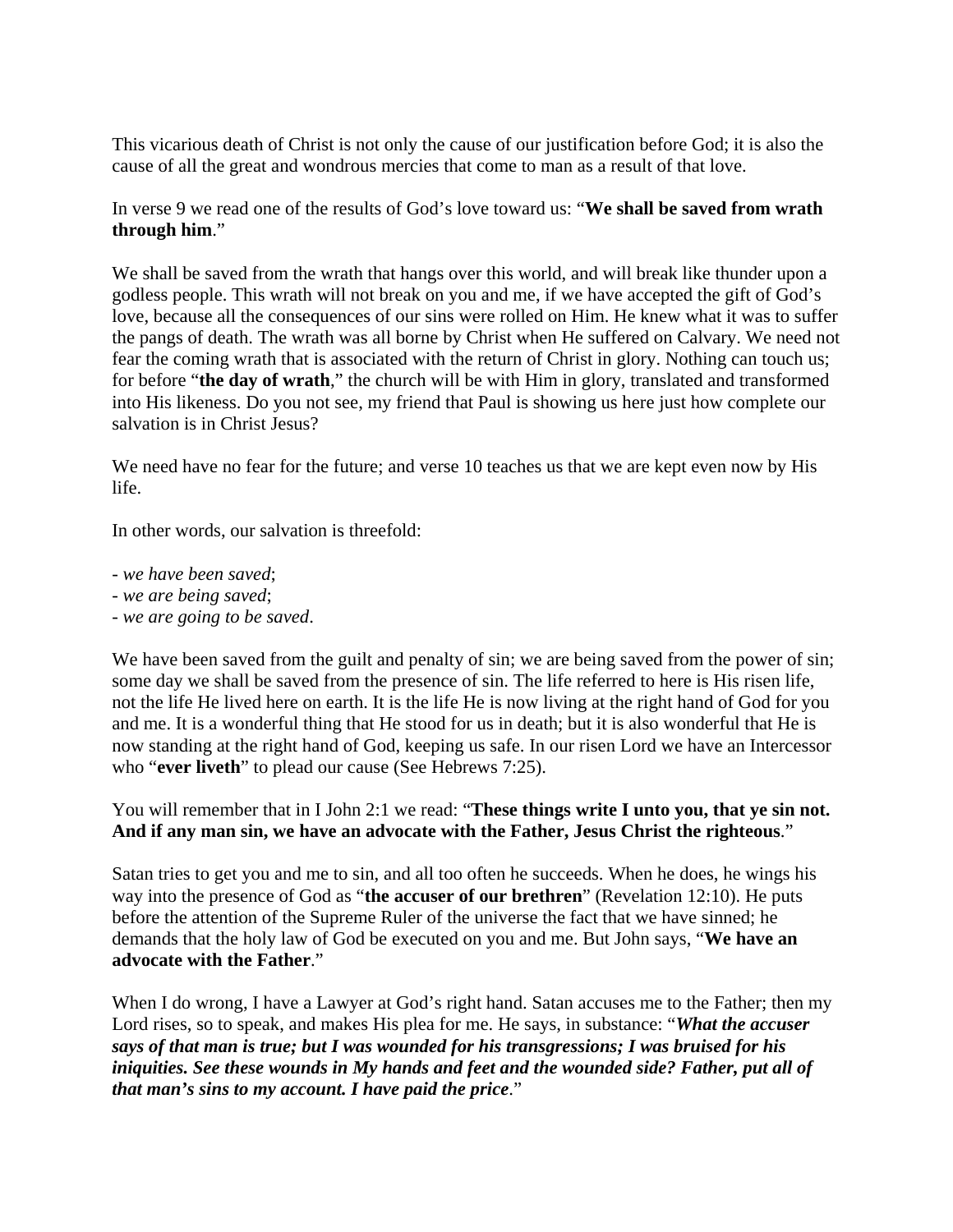## "**Behold, what manner of love!**"

"**God was in Christ, reconciling the world unto himself, not imputing their trespasses unto them**" (II Corinthians 5:19).

"**If, when we were enemies, we were reconciled, we shall be saved by his life**" (Romans 5:10)—by His risen, interceding life at the right hand of the Majesty on high!

## *(8) Joy*

No wonder the apostle, in verse 11, reaches the climax of this passage, which sets forth our heritage in Christ, saying, "**We also joy in God through our Lord Jesus Christ, by whom we have now received the atonement**."

The words "**and not only so**" connect this verse with all that has gone before, from verses 1-10.

Not only do we have justification, peace, access, grace, hope, glory, love; not only are we able to rejoice in tribulation, since sufferings prepare us for the glory to come; "**but we also joy in God**." No longer are we afraid of Him. Our thoughts of Him are so changed that we rejoice in Him.

When I was a child, I was afraid of God. If someone had told me of a desert island, miles away, where God was not, I would have hastened there. But since He has made known His love to me, what a different feeling I have!

Forgetting about His great salvation, forgetting what God has done *for us*, forgetting about the "**things which God hath prepared for them that love him**," we now find satisfaction in what God is. We delight to "**joy in God**."

You remember how the disciples rejoiced when they had healed the sick, and how they said, "**Lord, even the demons are subject unto us through thy name**."

Then He answered and said unto them, "**In this rejoice not, that the spirits are subject unto you; but rather rejoice, because your names are written in heaven**."

*That* was cause for joy indeed! But you will note that "**in that hour Jesus rejoiced in spirit**" in His own Holy Spirit! (See Luke 10:17, 20, 21). This is the highest joy of all—"**joy in God**" not in His gifts, but in His matchless Person.

I remember how, long before I was married, I loved to visit in a certain home in St. Louis. Every Christmas I went there, no matter how far away I was. One certain Christmas I arrived by train, and took a cab out to the house. It was about seven-thirty in the evening when I got there. The children were hanging up their stockings, and they had hung one up for me, filled with fruit and nuts and candies.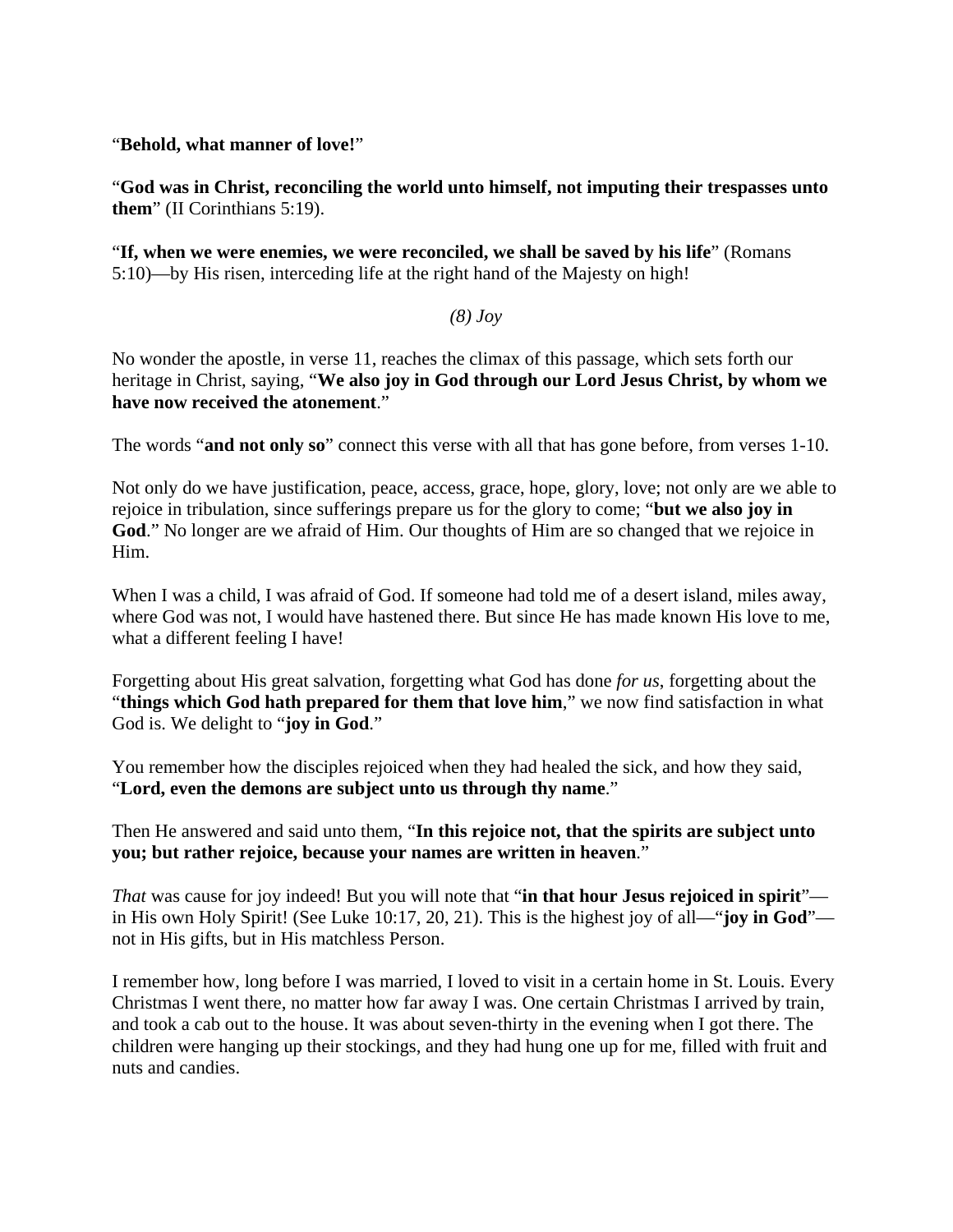The youngest child had played until he was tired. Looking over at his mother, who sat darning, he dropped his toys, and climbed up into her lap. Putting his arms around her neck, he said, "Mother, I love you."

Then she asked: "How much, my dear? More than your toys?" to which he quickly replied: "Yes, I love you more. I get tired of my toys, but I never get tired of you."

#### *That little child rejoiced in his mother*.

**It is a wonderful thing to be justified, to have peace with God, to have access into His presence, to rejoice in the expectancy of His glory, to have the love of God shed abroad in our hearts by the Holy Ghost, to know that we are kept safe and secure, to be reconciled, safe from wrath through Him.**

It is wonderful to know these things. But it is even more wonderful to forget God's gifts, and to *joy in Him*. Do you ever get alone and put your arms of faith around God the Father, and tell Him you love Him, my friend? That is the highest place you can occupy in the Christian experience. And "**the Father seeketh such to worship him**" (John 4:23). He delights in our love, unworthy though we are, because we are "**accepted in the beloved**"—His well-beloved Son.

## **II. OUR HERITAGE IN ADAM** *versus* **IN CHRIST, (5:12-21).**

From verse 12 to the end of chapter five our heritage in Christ is contrasted with our heritage in Adam.

We come to appreciate things more deeply by the way of contrast. That is one way to teach; and that is what God is doing here. He gives us in verses 12-21 the dark picture of our heritage in Adam, as contrasted with our glorious heritage in Christ, already set forth in verses 1-11.

In the Word of God the Lord Jesus Christ is referred to as "**the last Adam**." In I Corinthians 15:45 we read: "**The first man Adam was made a living soul; the last Adam was made a quickening spirit**."

The first Adam fell after being tempted to sin and his children inherited his sinful nature. We are his great-great-grandchildren, so to speak. We inherited certain things from him: sin, death, and judgment. Every man who has not been washed in the blood of Christ is "**in Adam**," no matter who he is. And "**in Adam all die**" (I Corinthians 15:22).

No matter whether he be high or low, Chinese or American, cultured or uncouth, rich or poor, educated or ignorant; if a man is not washed in the blood of Christ, he is "**in Adam**." He may be kind and ethical, but that does not save him. In Adam we all have received sin and death and judgment.

What a heritage!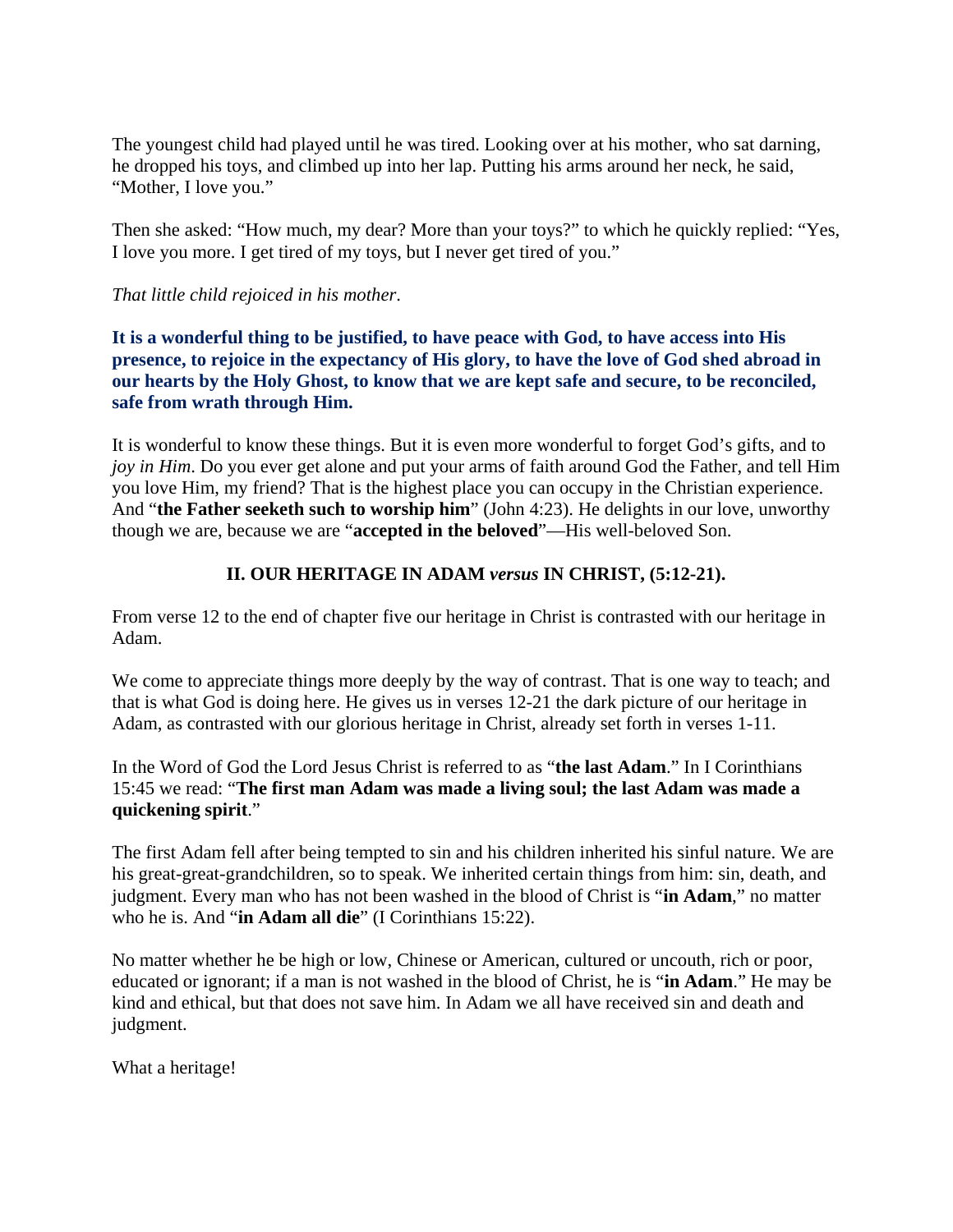"**By one man sin entered into the world, and death by sin; and so death passed upon all men, for that all have sinned**" (v. 12).

"**In Adam**," the federal head of the race, we inherited sin, death, and judgment. But in Christ, the Head of the Church (Ephesians 1:22, 23), we received righteousness, life, and glory. Could any contrast be more striking? And every believer, the moment he is regenerated by the Holy Spirit of God, is heir to these three treasures: righteousness, life, glory. He is taken out of "**the first Adam**," and is placed "**in Christ**."

"**For since by man came death, by man** [the Man, Christ Jesus] **came also the resurrection from the dead. For as in Adam all die, even so in Christ shall all be made alive**" (I Corinthians 15:21, 22).

In verses 13 and 14 Paul mentions briefly what he has already made clear in the opening chapters of the epistle that before the law was given by Moses, men were judged by the law of conscience which was written in their hearts.

Sin was in the world all the while, from the fall of Adam; in other words, "**death**," like a tyrant, "**reigned from Adam to Moses**." Whatever the form in which sin manifested itself, the guilty world stood condemned before a holy God. And only by faith in "**him that was to come**," the second Adam, even the Lord Jesus, was sinners saved, from Adam to Christ. Likewise, only by faith in Him, who has now come and suffered and died and risen again, has anyone been saved since Calvary.

The striking contrast between our heritage in Christ and our heritage in Adam will grip us more forcefully perhaps if we note how Sin and Death, Righteousness and Life are personified here; that is, they are said to "**reign**."

Look at the following quotations:

1. "**Death reigned**" (vv. 14, 17).

2. "**They which receive abundance of grace and of the gift of righteousness shall reign in life by one, Christ Jesus**" (v. 17).

3. "**Sin hath reigned unto death**" (v. 21).

4. "**That** . . . **even so might grace reign through righteousness unto eternal life by Jesus Christ our Lord**" (v. 21).

Do you see the contrast? Sin and Death, Righteousness and Life are personified, that we may understand more clearly what a marvelous change God wrought in our hearts when He created in us new life in Christ. Sin and death reigned first of all. Then grace and life, in Christ Jesus, our Lord, were enthroned in our regenerated hearts.

Now let us read verses 12-21 once more, comparing them with the arrangement of selected portions outlined below. This grouping of contrasted passages may help us to see yet more clearly what the Holy Spirit is trying to teach us here: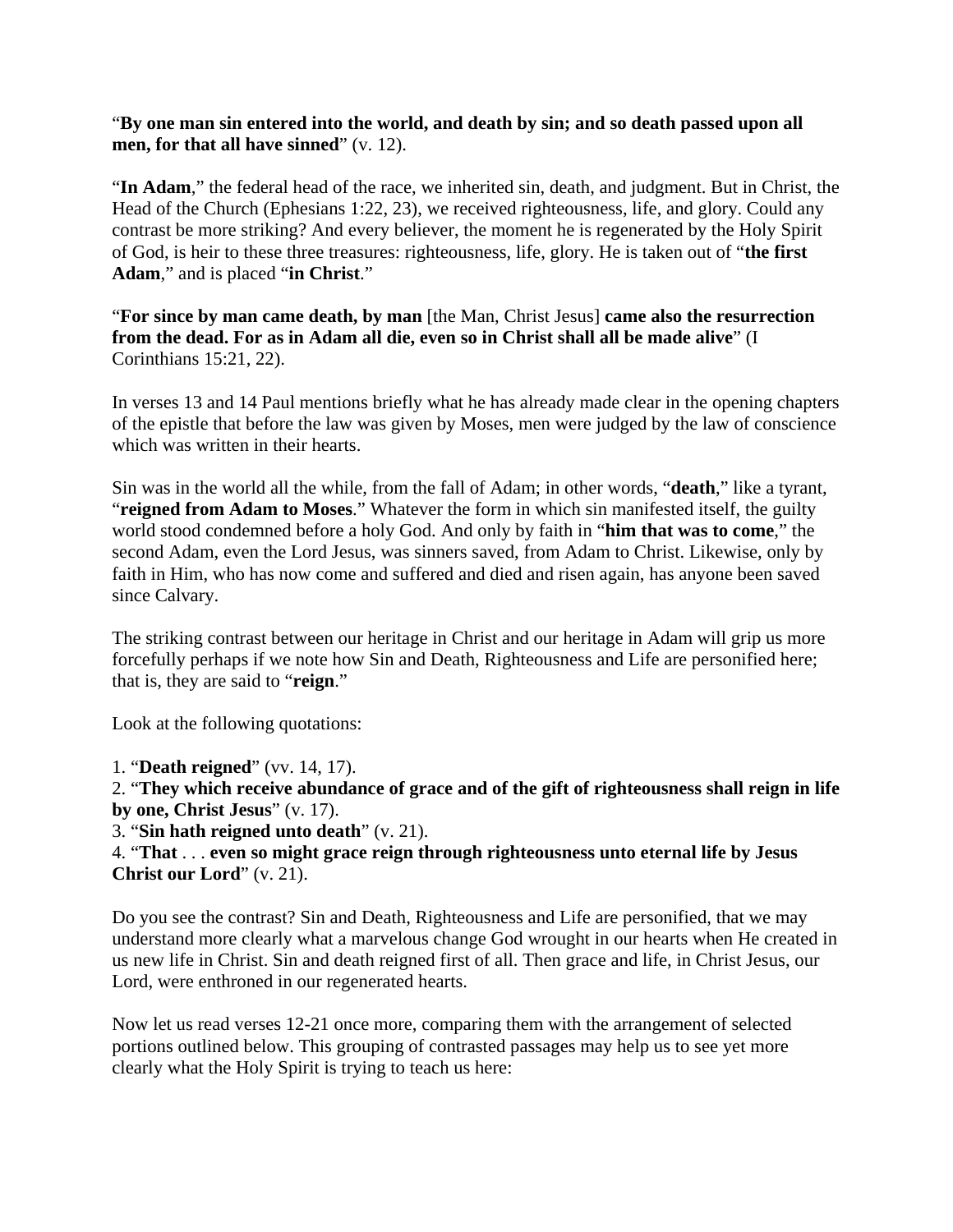#### **OUR HERITAGE IN ADAM**

1. "**By one man sin entered into the world**," (v. 12).

2. "**By one man** . . . **death**," (v. 12).

3. "**Offence**," (v. 12).

4. "**If through the offence of one many be dead**," (v. 15).

5. "**The judgment was by one to condemnation**," (v.16). 6. "**By one man's offence death reigned by one**" (Adam), (v. 17).

7. "**Therefore as by the offence of one judgment came upon all men to condemnation**," (v. 18). 8. "**For as by one man's disobedience many were made sinners**," (v. 19). 9. "**Where sin abounded**," (v. 20). 10. "**That as sin hath reigned unto death**," (v. 21).

#### **OUR HERITAGE IN CHRIST**

1. "**The grace of God, and the gift of grace** . . . is **by one man, Jesus Christ**," (v. 15). 2. "**Life by one, Jesus Christ**," (v. 17). 3. "**Free gift**," (v. 12). 4. "**Much more the grace of God, and the gift by grace** . . . **hath abounded unto many**," (v. 15). 5. "**The free gift is of many offences unto justification**," (v. 16). 6. "**Much more they which receive abundance of grace and of the gift of righteousness shall reign in life by one, Jesus Christ**," (v. 17). 7. "**Even so by the righteousness of one the free gift came upon all men unto justification of life**," (v. 18). 8. "**So by the obedience of one shall many be made righteous**," (v. 19). 9. "**Grace did much more abound**," (v. 20). 10. "**Even so might grace reign through righteousness unto eternal life by Jesus Christ our Lord**," (v. 21).

And now, my friend, are you included in the word "**they**" in verse 17? Are you among those who have received this grace and life "**by one, Jesus Christ**"? Then you have received His gift of righteousness. You shall reign with Him forever.

But there is also a real, a practical sense in which we are reigning now.

Paul says, in substance, "*I reign in life. Christ makes me a king*." So also, we should reign. We should reign over sin, sensitiveness, self-indulgence, worry — all the lusts of the flesh. Woe to the man whose body reigns over him! Surely also we should reign over circumstances. There are many ways in which we should reign now. But when Christ returns to this earth as King of Kings and Lord of Lords, we shall reign with Him then in a literal and a triumphant sense.

Someone said to me one evening recently, at one of my Bible classes:

"Do you really believe that Christ will return to this earth and reign here? My pastor says that Christ's kingdom is spiritual, not literal."

Yes, my friend, when Christ comes to reign, He will be King in just as real a sense as any king here on earth — only with a more universal sway. "**He shall have dominion also from sea to sea, and from the river unto the ends of the earth**" (Psalm 72:8).